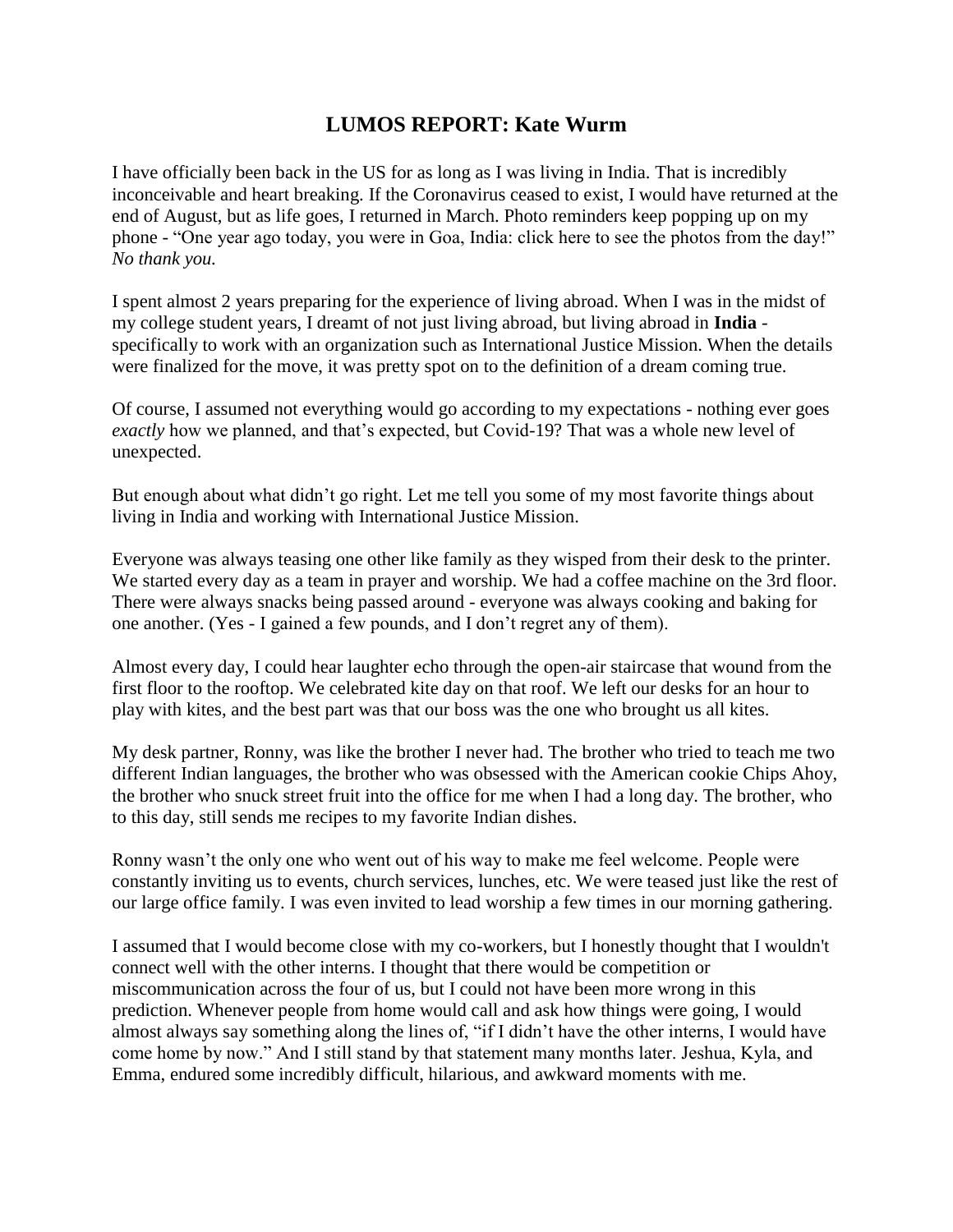My girls, Kyla and Emma. My roommates. They took care of me when I got sick. They combed my hair when I got lice. They made food for me. Protected me on the train when I felt small and scared. They encouraged me when work felt overwhelming. They prayed with me when I missed home.

I wouldn't have wanted to be an intern with anyone other than those four individuals.

I went into this year with the expectation of doing "intern" things - all the odd jobs like filing papers, getting coffee, making deliveries, etc. However, I was pleasantly surprised by the amount of responsibility that was entrusted to me, and not only by my boss, but by my teammates and even co-workers on other teams in the office.

Majority of my work involved writing. Writing press releases, writing pre-event releases, writing excerpts for pamphlets, writing entries on Slack, writing stories. I spent a lot of time sitting at my desk in front of my computer writing, organizing, researching, and emailing.

Covid 19 impacted my year in a multitude of ways, as it did for everyone else I'm sure; but the biggest kick in the butt was an opportunity that was given to me in December, that I never had the chance to follow through on.

A big reason that I chose to live in India, was because it has always been one of my favorite places to take photos. The people, the colors, the architecture. Everything is so photogenic and vibrant, and seeped in stories.

I knew that there were restrictions and confidentiality issues when it came to me holding a camera in India, especially as I was representing IJM. I understood that I wouldn't be going on rescues and working with the local newspapers, but I thought maybe I would get to be a part of a few photoshoots here and there, even on the assisting side of things. That wasn't really a reality for the first few months.

Back to Covid 19 kicking my butt: in December, a staff member from our headquarters office in the U.S. came to visit our office. He was from the communications department, so he spent a lot of time with our team. When I first met him, I naturally overshared about who I was and why I came to India. As I hoped, he picked up on the fact that I was a photographer who was presently constricted to a cubicle and a desktop.

He mentioned that once a year, IJM does a large photoshoot for content gathering purposes. IJM normally outsources professional humanitarian photographers, those with years and years of experience. As we were talking, he began to list all the photographers they worked with - and I knew almost every single name. It didn't surprise me, because the content that IJM produces is of extreme quality, thoughtfulness, and beauty.

As he was being called into a meeting, he turned to me and mentioned that I would most likely be able to tag along for the upcoming photoshoot, considering last year the communications team did. I froze. I don't even remember if I said thank you, I was in shock.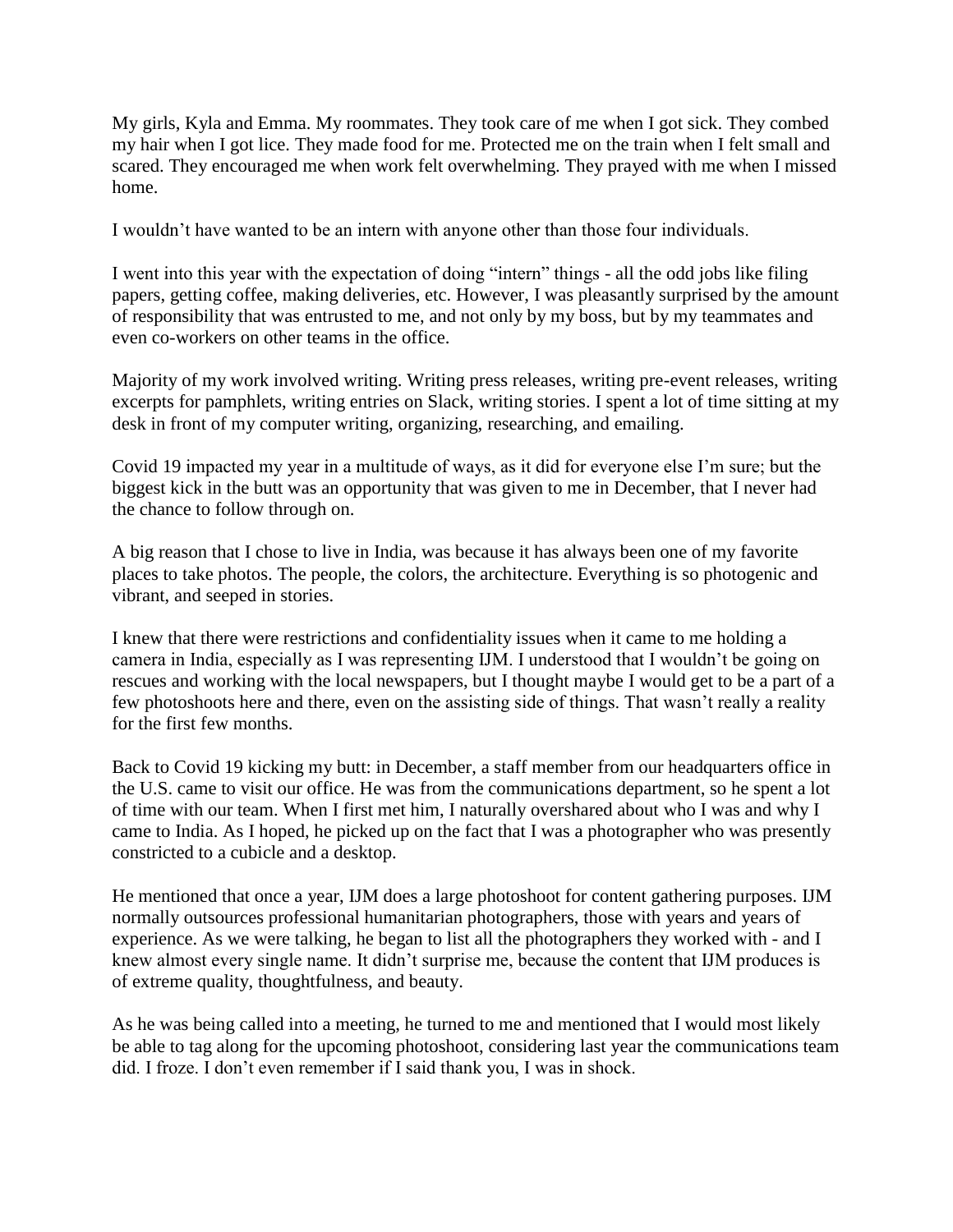The team normally schedules the photoshoot for some time in Spring, and this year it was scheduled for April. I knew I wouldn't be the one with the camera, but I would get to assist on the photoshoot, and that fact alone brought actual tears to my eyes.

Fast forward to the last week of March when we began working from home. Our boss, the same one who flew kites with us on the roof only a few months prior, made the announcement that we would be working from home due to the Coronavirus case numbers rising. At that point, the numbers in India were fairly low, but it was the responsible thing to do. So, we packed up our things and went home for the weekend, anticipating our first "work from home" week the following Monday.

Things escalated quickly and by the following weekend, I was on a plane heading home. At that point, no one knew the extremity of the virus. *How long would it last? How serious was it?* And most importantly, *when would we be returning to India?*

The answer to the last question was what we all feared - we wouldn't be coming back.

The possibility of the photoshoot being cancelled didn't even cross my mind until I was about 8 hours into my 16-hour flight home.

Even though I missed out on an incredible opportunity, I wouldn't change one thing about my 6 months in India.

I learned so much about their culture, and specifically with my job, I learned about the culture and reality of modern-day slavery.

Even in the short time that I was there, my mind soaked in every bit of conversation, conference, article, video, etc. about the topic. Being on the communications team put me in direct line with the incoming and outgoing conversions. The first task of my every day involved tracking the mention of slavery or sex trafficking in the local, national, and even international news. It was devastating. The amount of cases that were unresolved, forgotten or just dropped.

IJM does all they can to stand by a survivor from the very beginning of their case until the end which can be up to 10-15 years. Some girls stay in touch with our team even after their case is officially closed simply because of the relationships developed. IJM is an anti-slavery organization, but each office is unique in its case work. Our office worked specifically with cases of sex-trafficking.

The list of take-aways from my time in India will most likely be growing longer each year as I reminisce and remember the details.

I learned how incredibly important the role of the court system is in cases of sex-trafficking. They need to be present, aware, consistent, and timely. Relationships play a huge part in any form of justice. Relationship from client to social worker, social worker to lawyer, lawyer to police official, police official to NGO, NGO to client's family, client's family to client...the list goes on. If one of these is overlooked or bypassed, it will come into play at some point.